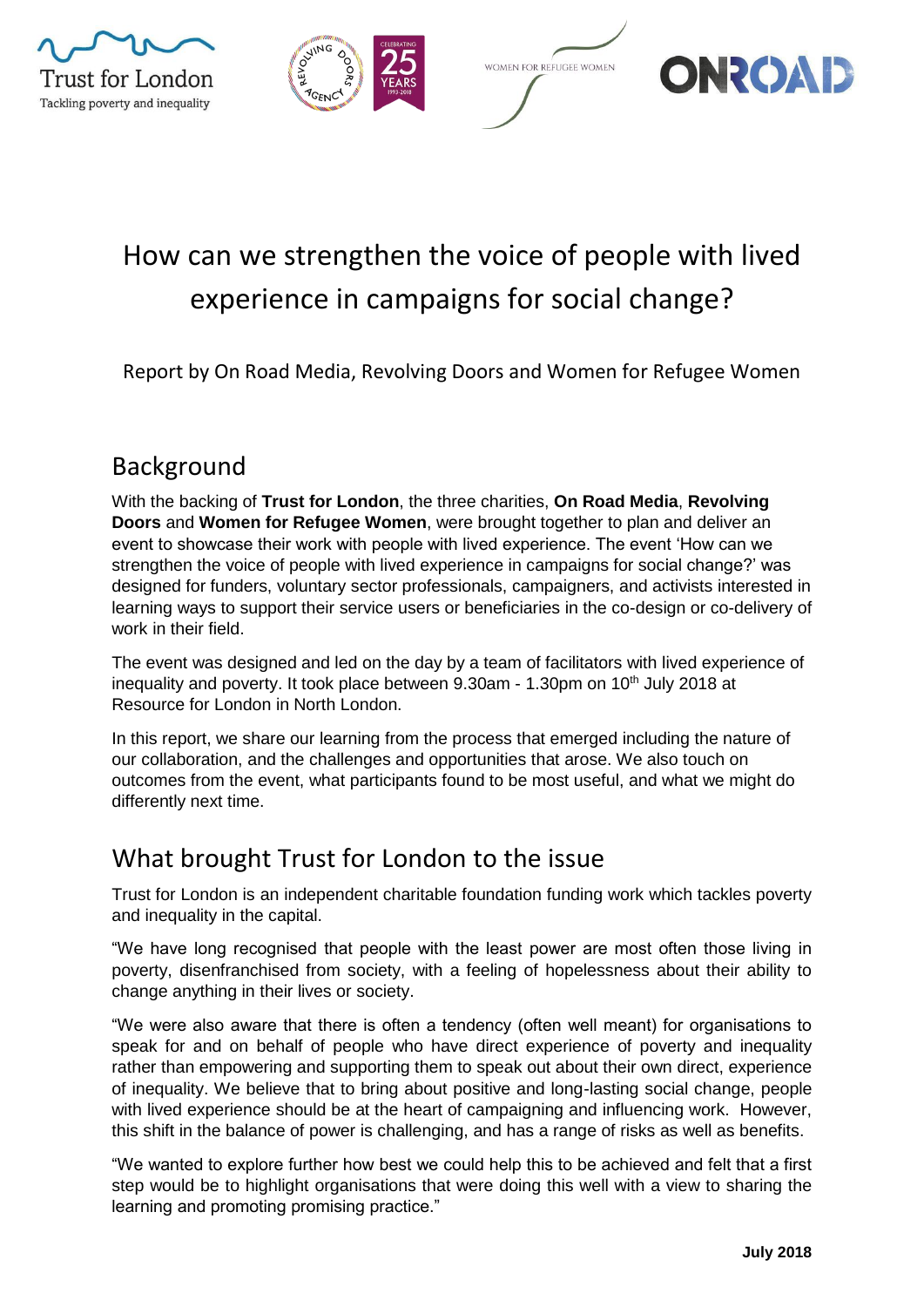# Aims

The overall aim of the initiative was to take a look at the process of handing over and sharing 'power' with groups and individuals with lived experience, to gain an understanding of the methods of 3 organisations working on very different issues who have already begun to work successfully in this way.

The Trust's aims for the event were to:

- "Draw on the experience of (and hear from) organisations who have developed successful models of engagement;
- Encourage organisations and funders to identify best practice in helping to strengthen the voice of people directly affected by poverty and inequality so they can bring about more effective social change;
- Identify effective ways to ensure that people are supported to share their stories safely, in the context of collective action;
- Adapt a (self) exploratory and questioning approach for the event."

The aims of the 3 charities that led the event were to showcase our work, learn through practise of ways to disseminate learning around working with people with lived experience, and to give our facilitators the opportunity to design and deliver an event from scratch.

### About the organisations

#### **On Road Media**

On Road Media collaborates with media across the UK on accurate and fair portrayals of communities that are vulnerable to misrepresentation, preventing social issues that stem from exclusion and prejudice. They co-design and deliver work in equitable partnership with people with lived experience, paying them for their time, supporting them to know their boundaries, and developing their skills in activism and media engagement.

This award-winning charity encourages better understanding through improved media representation of trans and non-binary people, people with experiences of poverty, young people with irregular immigration status, Roma people, and through their Angles project, people with personal experience and/or who work in the sector of sexual violence and domestic abuse.

#### **Revolving Doors**

Revolving Doors is a national charity that has been working for the last 25 years to change systems and improve services for people facing multiple disadvantage and stuck in the revolving door of crisis and crime. They bring independent research, service evaluation, policy and lived experience together to support effective solutions for the 'revolving doors' group.

#### **Women for Refugee Women**

Women for Refugee Women (WRW) is a charity that supports refugee women and works towards a fairer asylum process in the UK. They work to empower women with personal experience of the asylum process to speak out about their own experiences to the media, to policy-makers and at public events. They provide pathways for refugee women to build their skills, become advocates for change and participate in the wider community. They involve refugee women in every aspect of their work, from being board members to being involved in research, media work and informing members of Parliament.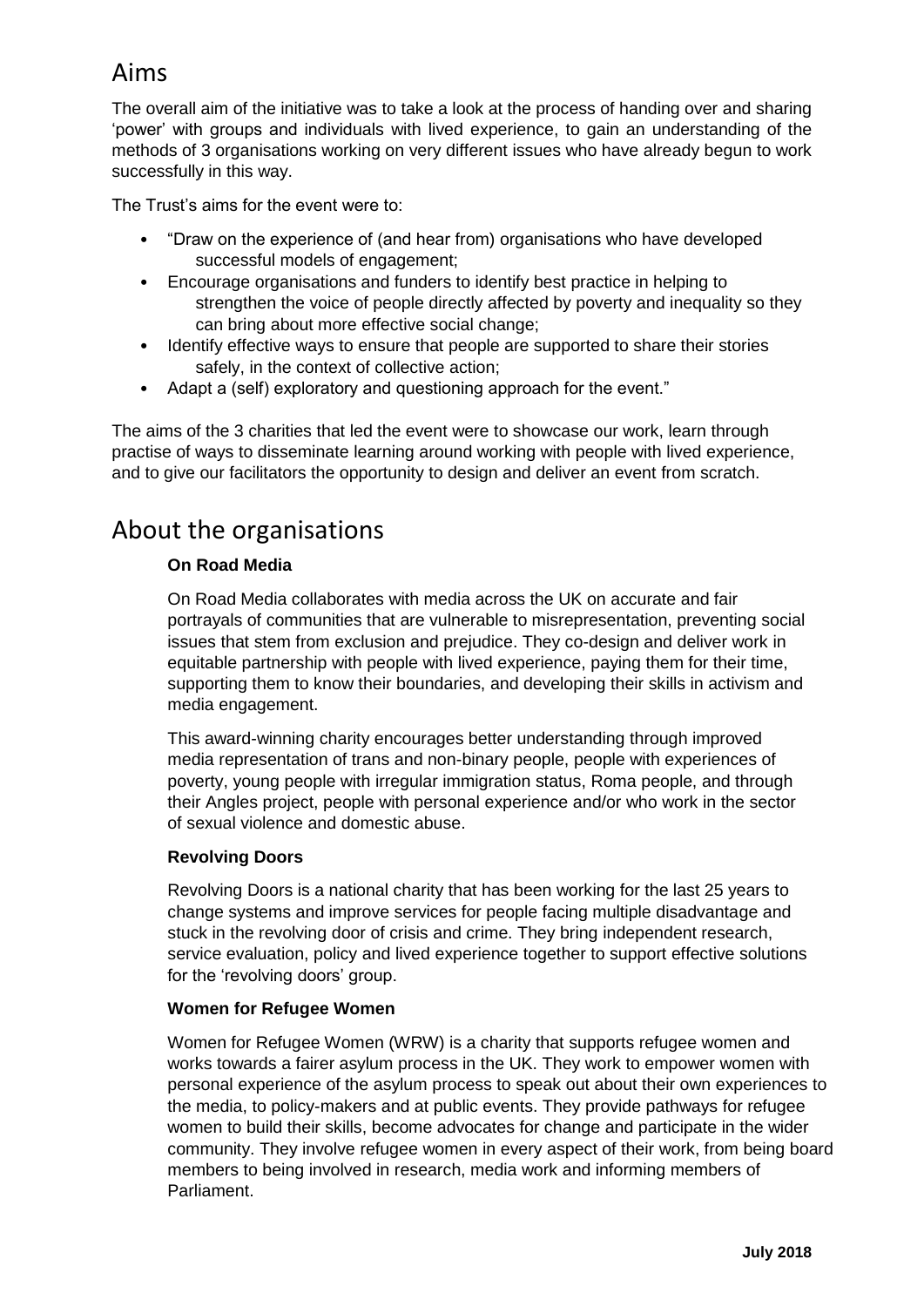# The planning process

*"Sharing the stage, I usually speak on my own or organise events on my own. On reflection it was awesome being a part of a team."*

At the first meeting the three charities had a clear vision that we wanted the event to be led by people with lived experience, including the planning and design of the workshops. We wanted people with lived experience to define the shape of the event. We saw this as a great opportunity to lead by example and allow attendees to experience what an event that is truly led by people with lived experiences feels like.

The staff at Trust for London were admirably candid about how this approach was challenging for them, but they realised early on that if they "were serious about empowering people with lived experience to be in the lead, we would need to hand over 'power and control' of this event by working alongside them." They said: "This felt slightly uncomfortable to start with, as we were unsure whether our aims for the event would be aligned to what others wanted, and we didn't know the people involved, but we knew deep down this was the right thing to do."

Practically, this meant that the funders were supportive of the group of facilitators with lived experience to a) plan the event together b) tailor the workshops and c) host and lead the event. On Road Media became the event co-ordinators and the Trust's intermediary with the other two organisations.

We knew that the 12 facilitators (4 from each charity) would need specific training to take this project on and it was agreed that Trust for London would support the delivery of a Facilitator Training Course delivered by On Road Media and the Action Learning Centre. This 1-day training gave the group the opportunity to develop facilitation skills and the support to design their workshops for the event. This enabled them to take the lead with confidence and curate their event, with support from the 3 charities. This training was a vital step in the process and one we would always recommend for future events, with the addition of follow-up support from the facilitation trainers closer to the event.

#### Learning by experience

During the planning meetings we decided the event should focus on an immersive learning experience, where participants learn not only from the content of the workshop but the experience of being in a room where those who are facilitating are people with lived experiences. This enabled attendees to think about how they might begin to make changes to in their own ways of working.

This focus on an experiential event was discussed and agreed during the planning because it was felt to be more valuable and resonant with the overall aim of the initiative. Our event would set a new standard for the sector moving beyond "share your story" and "lived experience case studies" towards highlighting the leadership skills, professionalism and value of people with lived experience, showcasing and strengthening those voices within a collaborative and empowering social change partnership.

Trust for London said: "The funder or organisation is not always the 'expert' or 'knows best'. We wanted delegates to recognise that although handing over total 'control' may not be ideal, the process of sharing control/power, resources, experience and skills as an equal partner is more rewarding and effective."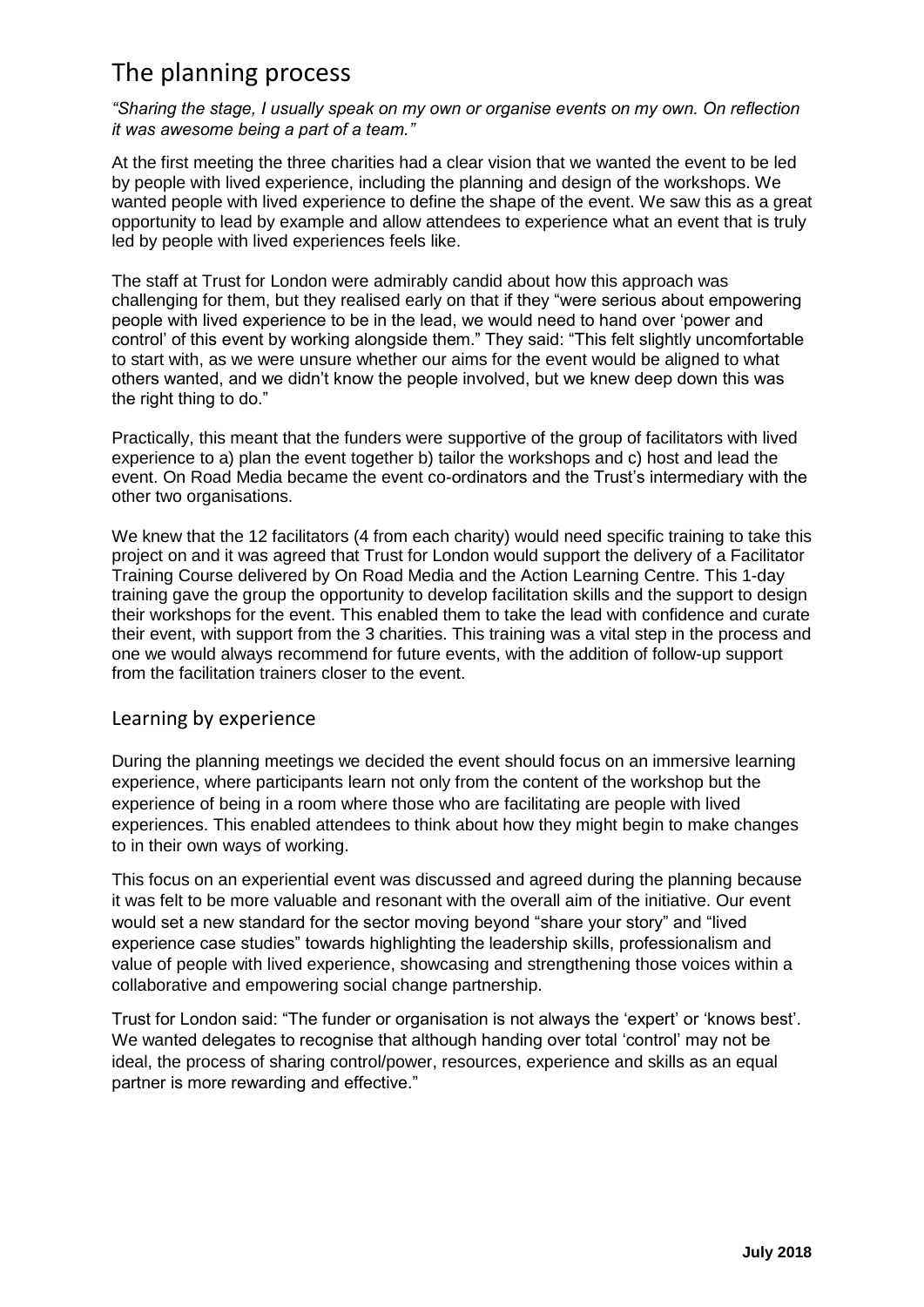# What happened on the day

#### Attendees

Over 120 people signed up to attend the event and we had a waiting list as there was a cap of 30 people per workshop. 86 people took part on the day, of which 69 of them were from the voluntary sector. We had a diverse turn-out from organisations across the poverty and women's sectors, including Solace Women's Aid, Gingerbread, ATD Fourth World, the Joseph Rowntree Foundation and regional councils. Representatives from Migrants' Rights Network, Prison Reform Trust, HEAR Equality and Human Rights Network, and Gendered Intelligence also came. Funders included Unltd., Comic Relief and Esmée Fairbairn Foundation and communications specialists at the FrameWorks Institute and IMiX also participated.

#### A panel with a difference

#### *"It was brilliant that the panel was so representative. Thanks for holding an excellent event."*

An opening discussion with On Road Media hosts Silke Grygier and Tanaka Mhishi was chaired by Trust for London Trustee and The Guardian journalist, Sonia Sodha. They set the tone for the event by asking that delegates be encouraged to adapt an exploratory and questioning approach, rather than to expect a "how to" set of guidelines for strengthening voices of lived experience in campaigning.

#### **Workshops**

Each charity ran their own workshop, which ran twice during the morning, and were led by 4 trained facilitators from each organisation. After the workshops took place, the whole group of facilitators sat on a panel to share learning from each of the workshops. As part of the panel, WRW facilitators performed the poem they co-created with participants in their workshop which was very moving and well-received.

During the panel Q+A, delegates asked mainly about the nature of support the facilitators received and how they go about developing resilience, both within their workplaces and when engaging with the public, the media and policy makers. At the end, facilitators invited delegates to share one thing they were going to do to put some of this learning into practice. Some of these included:

- Invite organisations like Revolving Doors to carry out their workshops inhouse and to train staff on how to support people with lived experience
- Be more proactive within their whole organisation in including the voices of their service users - participants felt that this approach needs to be involved in everything they do, from communications to project delivery
- Allow people to know that they are allowed to be angry and support them to feel those emotions
- Give people a platform and invite them to share their story
- Fund more days like this

#### **WORKSHOP 1: Revolving Doors: 'Beyond the Story: What is 'good' and 'bad' practice in involving people with lived experience in campaign work?'**

Facilitators showed a short video clip of a documentary which portrayed someone with lived experience. They then asked delegates to reflect on the clip, and discuss the positive and negative involvement the media can have.

Delegates then looked at a case study of someone with lived experience who was asked to share something with the media, which later led to their relapse. They were asked how this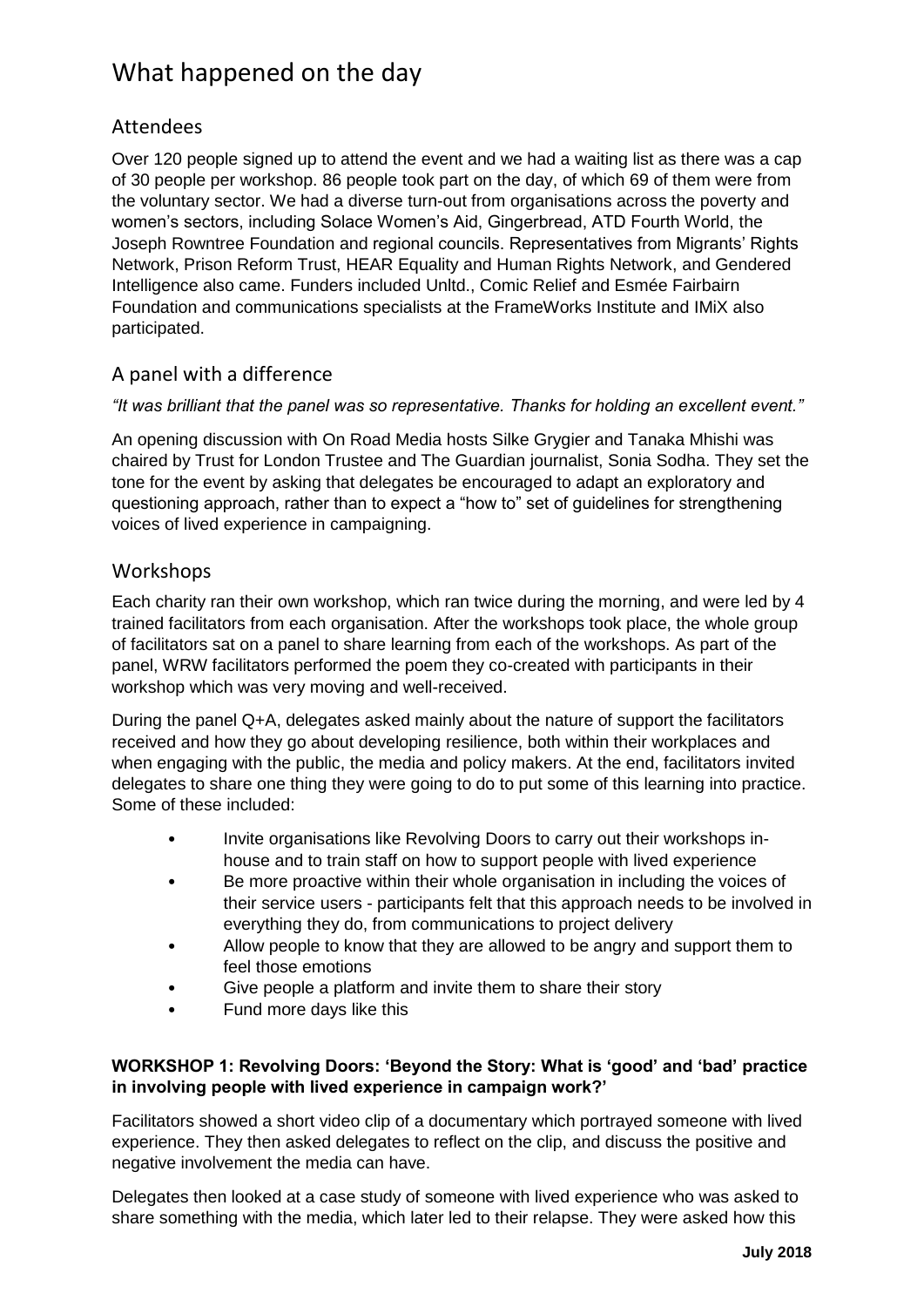could be prevented and to look at solutions to support people with lived experience before, during and after a campaign or interaction with the media. After showing the video and discussing the case study, delegates were visibly moved, and keen to find solutions to this.

*"I learned so much…I've gained a lot of confidence"*

*"We were all nervous, we were all out of our comfort zone, but I loved it when the plan came together"*

The workshops were well attended in a relatively small room which created challenges for the facilitators with which they coped admirably. This was not an easy first session to facilitate and they did well to keep the session on time.

*"It was really good to see the lightbulb go off, they could see things they hadn't seen before, you could see the impact we were having"*

#### *"It was heart-warming to see people walk away with more appreciation of the value lived experience can bring"*

The session was effective in achieving its learning objectives. The subject matter meant that the session could have been longer. However, the participants left with an understanding that; people with lived experience need to shape their involvement and not just comply with the needs of the organisation or media partner, if not managed properly even wellintentioned involvement can be damaging for the individual, good involvement takes time which can cause tension with the timescales of the organisation/partners and the importance of having a clear support process (before→during→after). People left with a better appreciation of the risks and the need for a more considerate well thought out approach.

The training was effective. It enabled the facilitators to design and own the session. We had a turnover of people involved at the start (two people gained employment) so we ran our own facilitation course which has given us a larger pool of facilitators – this has had a positive impact across our wider work.

#### *"People wanted us to deliver the session with their team, we could tailor it for their needs"*

It was a subject that the participants had an interest in but needed support to develop their own good practice. We believe there is a need for the session to be delivered more widely and in a longer format. We are developing a toolkit from the notes taken on the day to be best used as a handout to support further learning from future sessions.

#### **WORKSHOP 2: Women for Refugee Women: 'Making Space For Us'**

Facilitators, Abi, Etracy, Olivia, Salomy and Sophie attended facilitators training. Salomy said, *"I enjoyed learning new skills especially designing and structuring a workshop at the facilitators training."* They went on to design a workshop titled 'Making Space For Us', which explored how individuals in organisations can work in a meaningful way to empower people with lived experience to effect real social change. *"The workshop was designed to be inclusive,"* said Etracy.

On the day of the conference, the facilitators led participants through a series of games and exercises to enable engaged discussion around the topic that fed into the creation of a group poem. The following is an extract from the final poem they created:

> *"Making space is empowering a voice without limitations, Making space is not using people and putting words in their mouths, Making space is the beginning."*

Sophia felt she was facilitating the workshop, *"Not just as a refugee woman, but an empowered woman."* WRW used warm-up games and creative methods to break through participants' resistance to working in a new and more inclusive way. They said: "The games helped to relax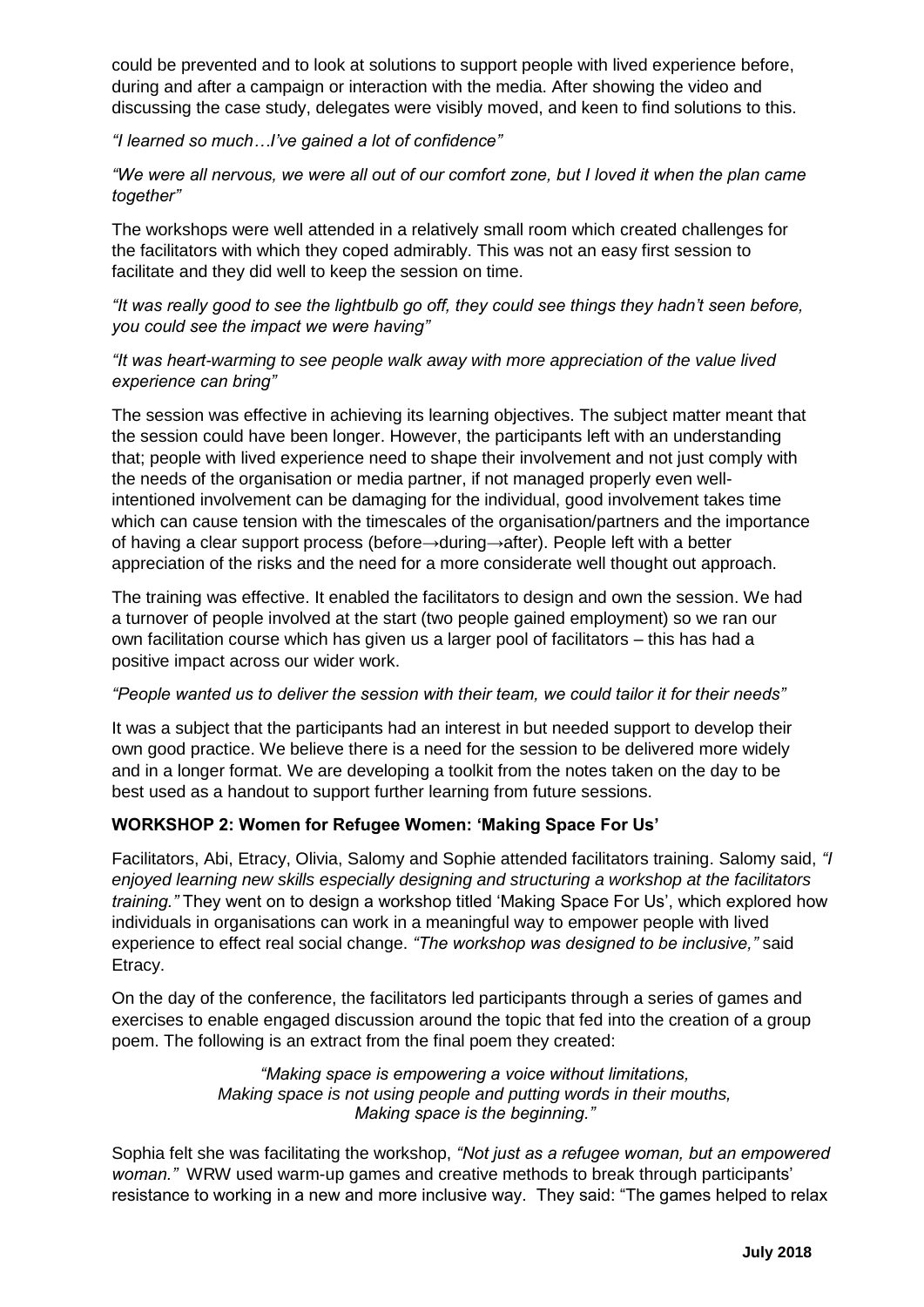participants and involve everyone equally prior to the discussion. Exploring new ways of working means letting go of control over what will happen and trusting in the process."

Fewer people came to their workshops than other organisations, perhaps because the description of the workshop was brief and participants may have felt nervous about participating in a creative workshop. However, feedback was excellent. One woman said *"Women for Refugee Women session was wonderful. I was nervous at first but they put me at ease. I would like to run a similar session in my organisation."*

Feedback from the day showed how useful and informative participants found their workshop. One participant said, *"The WRW workshop was very informative and well structured,"* and another said, *"It was incredible. Thank you for this. I feel very blessed."*

#### **WORKSHOP 3: On Road Media: 'Leaders with lived experience and the media'**

*"On Road allowed me to feel comfortable in telling my story. I can get support from On Road, through strengthening my story and figuring out what I am and am not comfortable in saying."*

This workshop was led by facilitators from our Angles and All About Trans projects with about 20 participants each time. It looked at how personal and professional roles can impact how we work together to influence positive social change. Facilitators shared learning on how to find common ground with journalists, how to build allies in the media and what kind of support activists with lived experience of the issues need, to do this work safely and well.

From the beginning, the facilitators created a comfortable atmosphere by establishing ground rules, making delegates feel at ease. Participants were then invited to play the role of a journalist and an interviewee with lived experience of an issue and to discuss whatever came up during that process. The purpose was to look at how our various personal and professional roles can impact how we work and make decisions.

A key point about power dynamics came up during the roleplay. Many delegates agreed that the reporter is usually the one in control and able to lead the interviewee to disclose information that they want for the report. Some delegates shared a fear that the conversation could be too comfortable or friendly, and this could lead interviewees with personal experience to disclose personal information that they would later regret. Delegates discussed how the media sometimes feels aggressive and combative, and the group chatted about ways to control an interview and engage with the media safely leading to positive outcomes for all involved.

Participants left with an understanding of the value of ongoing support when engaging with the media including sufficient preparation, boundary setting, feeling in control, providing journalists with resources and information about the issue, peer support and self-care afterwards. They felt that there wasn't enough time to dive deeply into the discussions and practical exercises though. Participants asked for more information on how to engage the media, and would have liked practical tips and handouts on how to influence, network and build relationships with journalists effectively. More time to reflect on how to carry out this influencing work would have been more effective.

### Our learning

*"This whole process has put me on another level."* Olivia from WRW.

Overall the process, from the perspective of the 3 charities, was a success. WRW said: "It's shown what is possible when organisations centre the voices of people with lived experience in their work." Revolving Doors felt that: "Organisations 'letting go' and enabling people with lived experience to own and lead the process was effective and led to the energy and creativity at the event. This required [from the organisers] open mindedness, trust in the process and belief in people with lived experience."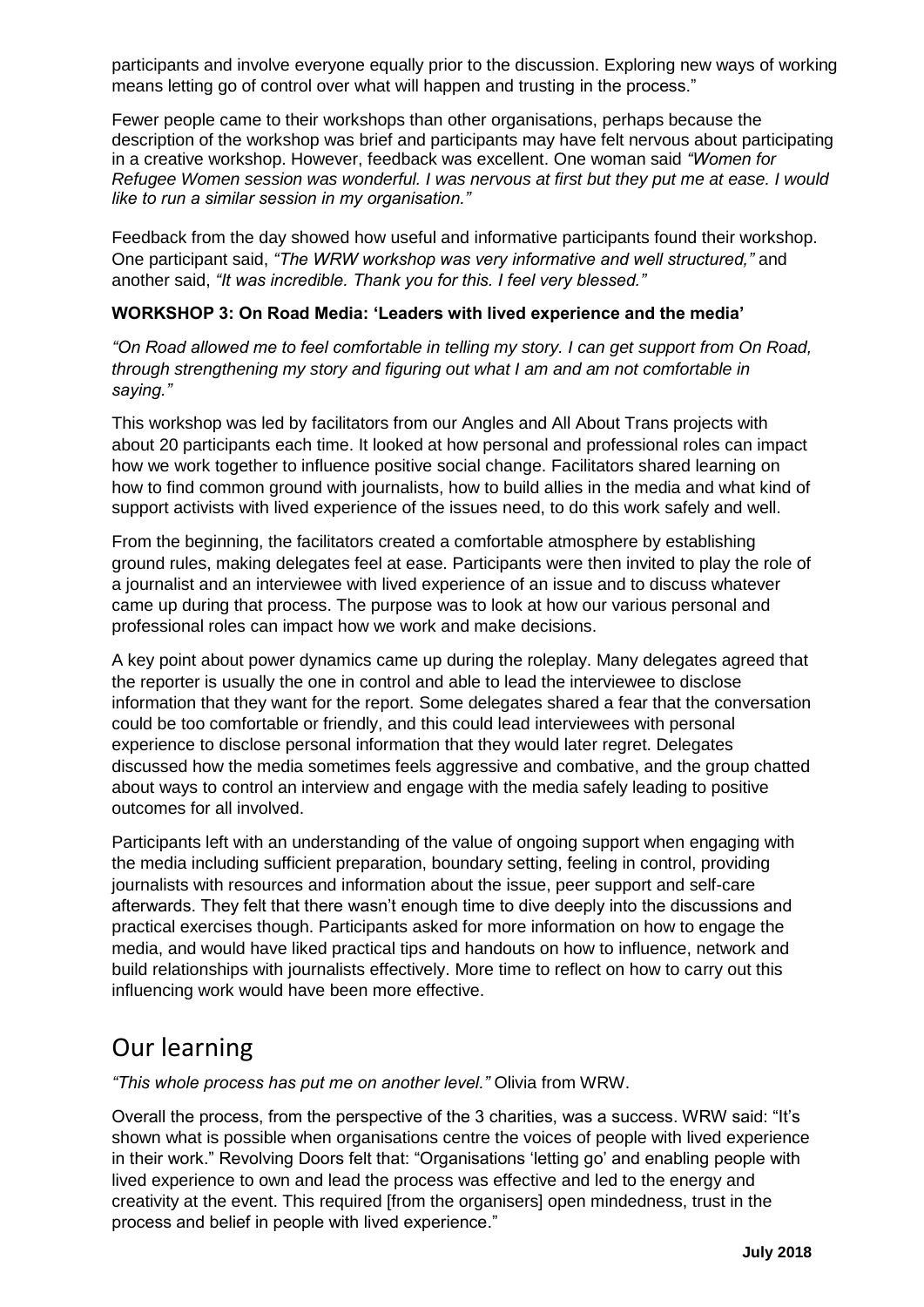In the sector, we can see that many voluntary sector organisations have traditionally seen people they support and work with as "beneficiaries" or "clients", rather than colleagues or partners, and can therefore find the process of collaboration or handing over control to be difficult and uncomfortable, especially at first. We are all keen to share our experiences with the sector in creative ways, and we see this pilot event as an excellent starting point. A lot of useful learning came from the event, including the following feedback from voluntary sector attendees:

- Needed more time to have in depth discussions, reflect, process and take notes
- Wanted to attend all three workshops (not just two)
- Loved that people with lived experience represented
- Wanted more concrete common principles or examples of good practice
- Thought the day was too media-focussed and it would have been great to cover other forms of engagement - e.g. direct lobbying and designing campaigns
- Wanted more information on media engagement
- Thought it was important and more days like this should happen
- Needed more concise practical tools, methods, handouts and resources.

The 3 charities have identified four key learning points from the whole process. We needed:

#### **1. More collaboration between the facilitators**

We felt that we could have created more opportunities for the facilitators to collaborate more across the 3 charities, and not just within their own group. All of them needed more space to build interpersonal connections, share experiences and practice before the event. Facilitators experienced a last-minute confidence crisis, however we overcame this challenge by listening to each other's needs and doing extra preparation with the facilitators outside of the project scope. We also discovered that two workshops ended up being quite similar and focused on media engagement, so in future organisations need to work more closely and communicate together on workshop curation and delivery.

#### **Next time:**

- More practice, preparation and social sessions with the facilitators
- Having a curator with lived experience communicating and co-designing the workshops across the organisations to create more cohesion

#### **2. Clearer communication**

The collaboration with the three organisations worked well – we all brought something different. However, we had our challenges. WRW said: "learning to work together and learning to accept the apprehensions that arose about whether it was going to work" was challenging. Project managers and facilitators changed throughout the process, so team attendance at planning meetings varied and was inconsistent. Communication was challenging during this time. Each organisation submitted separate budgets at the outset because we all work differently. With there being separate costs, we needed to have a discussion in person about financial support to reach an agreement for the overall budget requested from the Trust, and so this process took longer than anticipated.

#### **Next time:**

- Trust for London and the 3 charities should have clear partnership agreements and transparency regarding resources from the beginning
- Clarity over who the organisations and funder were relying on to be lead coordinators with responsibility from the beginning

#### **3. Resources and time**